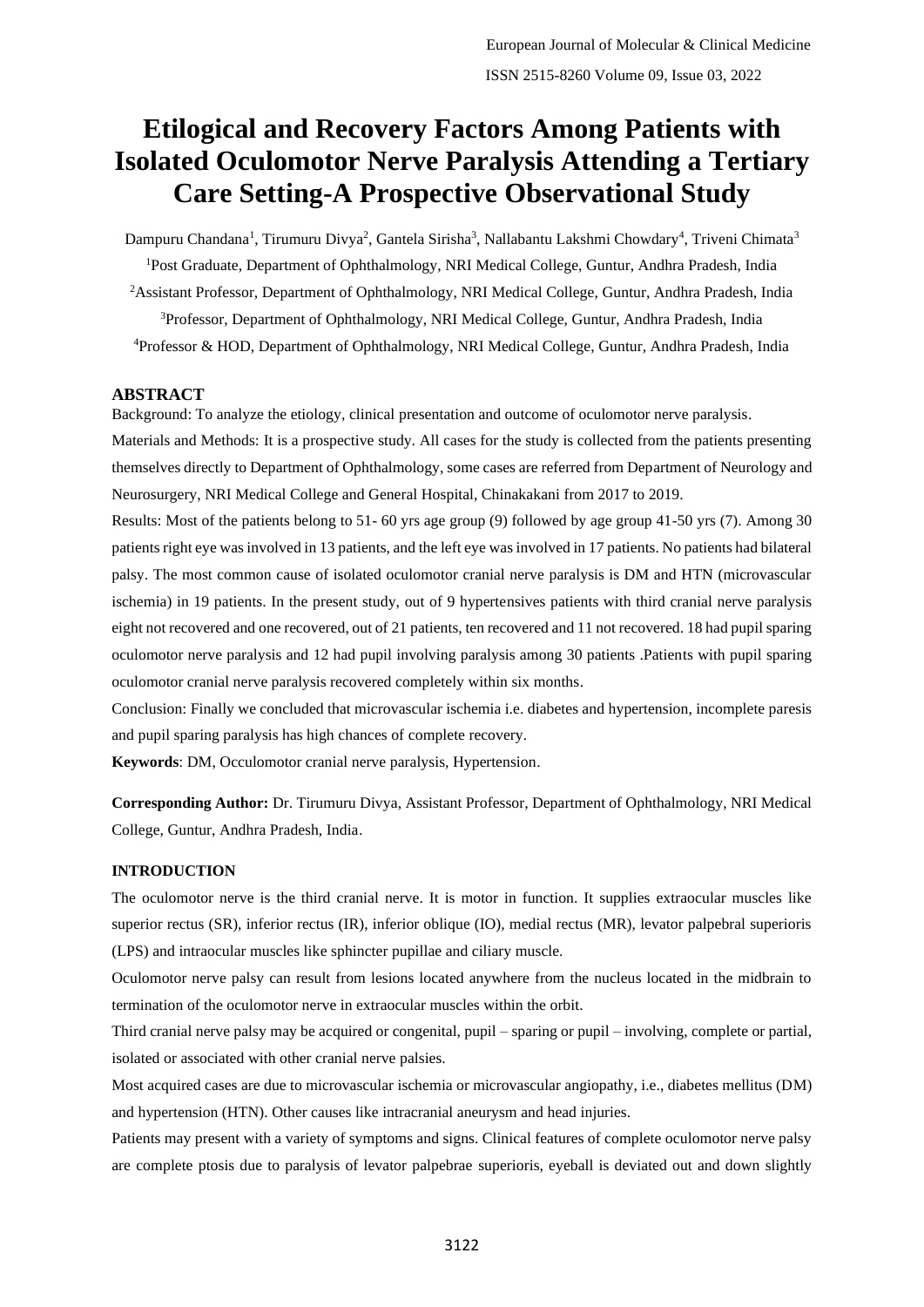intorted due to unopposed actions of lateral rectus, superior oblique, remaining extraocular movements are restricted, diplopia, head is turned on opposite side of lesion, tilted towards the same side and chin is slightly raised. In the case of partial paralysis, there is incomplete involvement of muscles

If the superior division of oculomotor nerve is only involved results in double elevator palsy with true or pseudo ptosis. Superior rectus and levator palpebrae superioris are spared if the inferior division is only involved. Diagnosis and treatment of oculomotor nerve paralysis vary according to etiology and mode of presentation.

Third cranial nerve palsy is due to microvascular angiopathy, i.e., DM, HTN, which is usually pupillary sparing and resolves completely. Traumatic or compressive lesions like tumors third nerve paralysis resolve incompletely and may show signs of aberrant regeneration.

#### **Aims and Objectives**

- To analyze the etiology of oculomotor nerve paralysis
- To analyze the common clinical patterns arising in the background of acquired oculomotor nerve paralysis
- To assess the recovery in patients with isolated oculomotor nerve paralysis

#### **MATERIALS & METHODS**

**Source of data:** All cases for the study is collected from the patients presenting themselves directly to Department of Ophthalmology, some cases are referred from Department of Neurology and Neurosurgery, NRI Medical College and General Hospital, Chinakakani from 2017 to 2019

#### **Sample size:** 30 cases

**Duration of study:** 2 years (October 2017 to September 2019)

#### **Inclusion Criteria**

- Isolated oculomotor nerve paralysis
- All ages groups and sex were included
- The patient who give consent for the study

#### **Exclusion Criteria**

- Congenital oculomotor nerve palsies have been excluded
- Patient with incomitant squint due to multiple cranial nerve palsies
- The patient who are not giving consent and unco-operative

**Study Design:** It is a prospective study, No potential risk is involved in this study **Statistical Analysis:** Results will be expressed in the form of percentages.

#### **RESULTS**

#### **Age distribution**

In the study of 30 patients of isolated oculomotor cranial nerve paralysis 2 patients belong to 21-30 yrs age group, 4 patients in 31-40yrs age group, 7 patients belong to 41- 50 yrs age group, 9 patients in 51- 60 yrs age group, 6 patients in 61-70yrs age group, 2 patients in more than 71 yrs age group. Most of the patients belong to 51- 60yrs age group followed by age group  $41-50$  yrs.<sup>[7,9]</sup>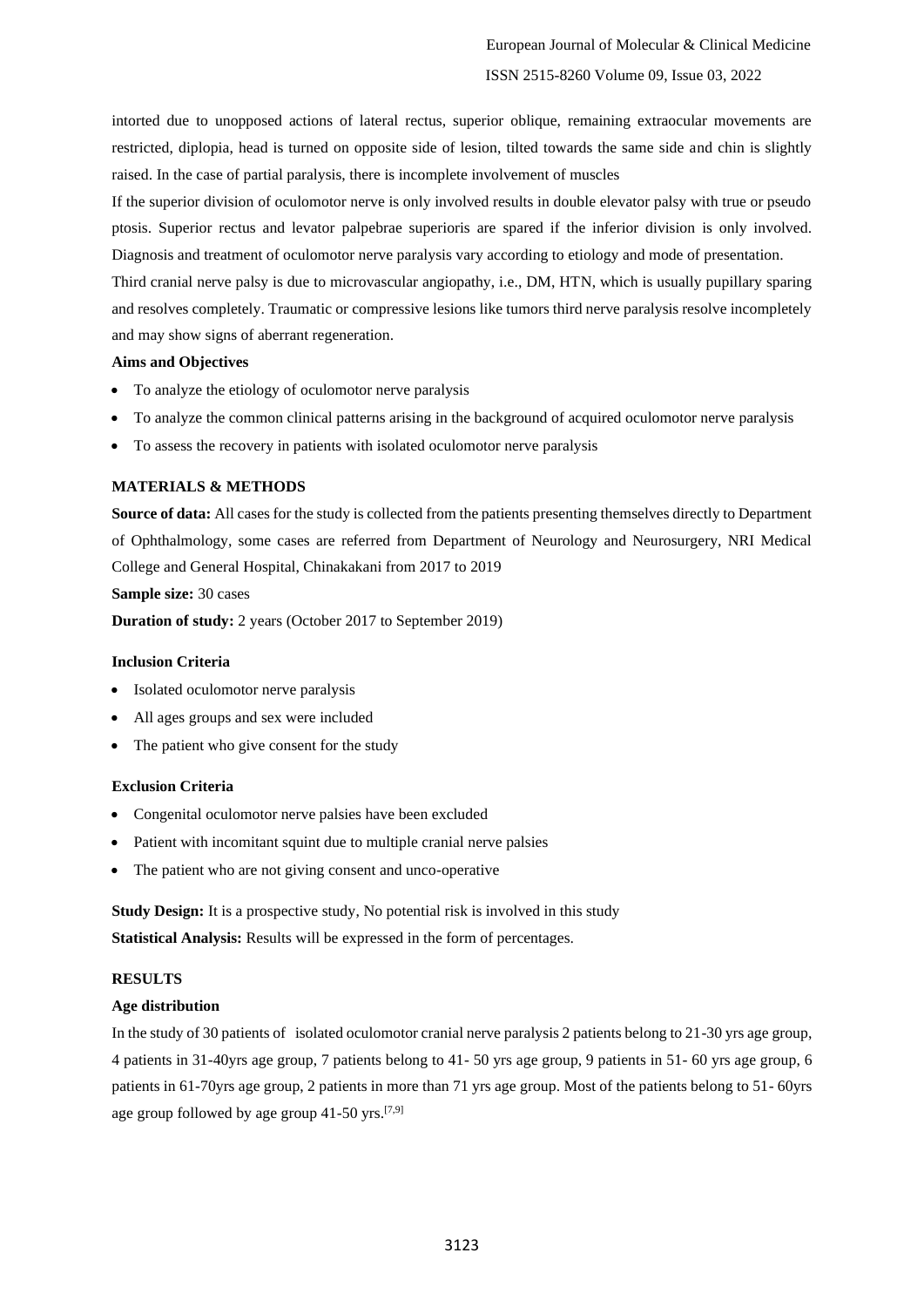# **Table 1: Age distribution**

| Age           | <b>Number</b>  | Percentage |
|---------------|----------------|------------|
| 21-30yrs      | 2              | 6.7 %      |
| 31-40 yrs     | 4              | 13.6 %     |
| $41 - 50$ yrs | 7              | 23.4%      |
| 51-60 yrs     | 9              | 30%        |
| 61-70 yrs     | 6              | 20 %       |
| $> 71$ yrs    | $\overline{2}$ | 6.7%       |

# **Sex distribution**

#### **Table 2: Sex distribution**

| <b>Sex</b> | <b>Number</b> | Percentage |
|------------|---------------|------------|
| Males      | 1 T           | 37%        |
| Females    | 19            | 63%        |

Among 30 patients, 11 males and 19 females showed third cranial nerve paralysis.

# **Laterality**





Among 30 patients right eye was involved in 13 patients, and the left eye was involved in 17 patients. No patients had bilateral palsy.

# **Distribution according to pupillary involvement**

#### **Table 3: Distribution according to pupillary involvement**

|                 | <b>Number</b> | Percentage |
|-----------------|---------------|------------|
| Pupil sparing   | 18            | 60%        |
| Pupil involving | ┸             | 40%        |

Among 30 patients, 18 had pupil sparing oculomotor nerve paralysis, and 12 had pupil involving paralysis.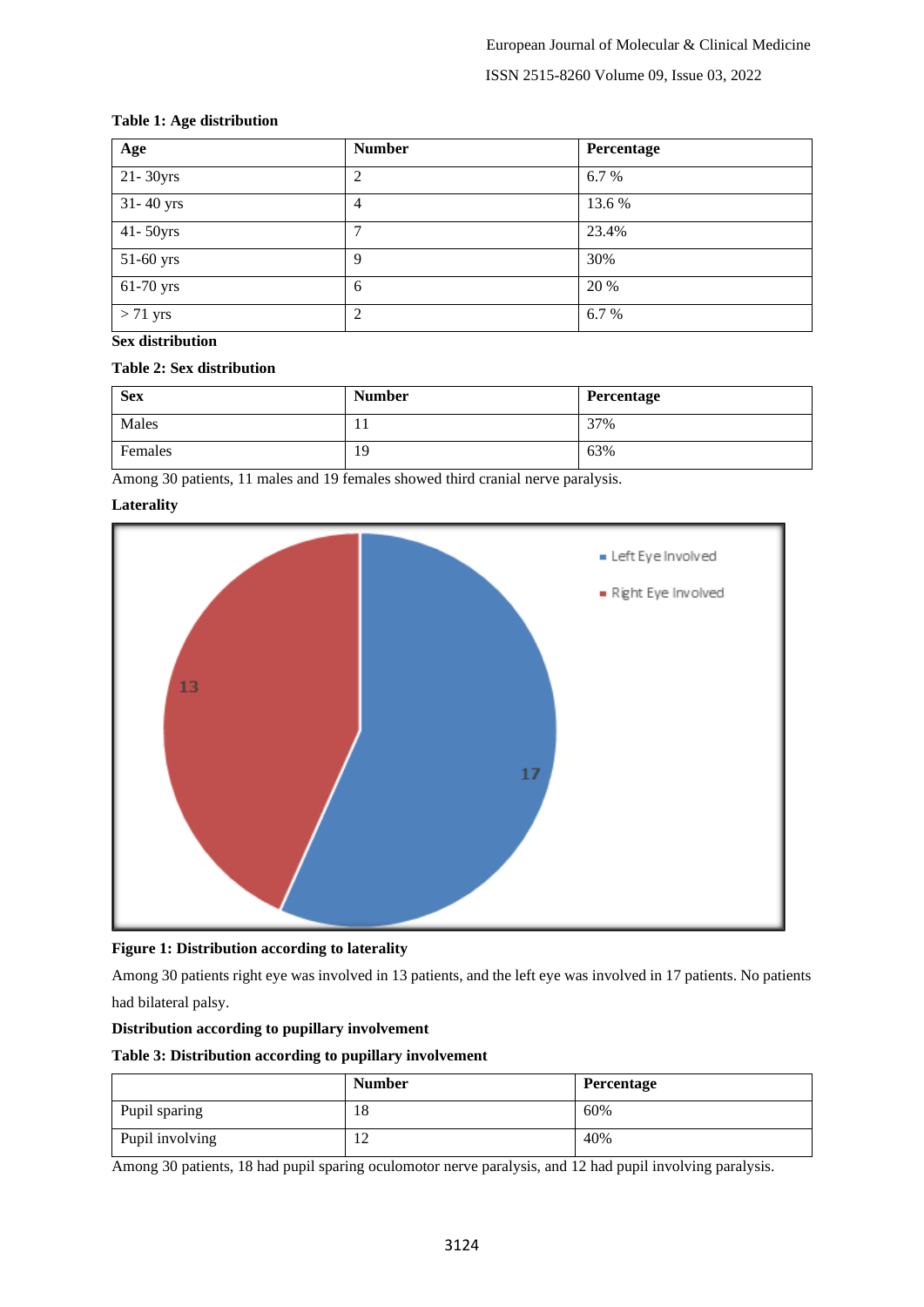ISSN 2515-8260 Volume 09, Issue 03, 2022

# **Distribution According to Etiology**

# **Table 4: Distribution According to Etiology**

| Cause                           | <b>Number</b> | Percentage |
|---------------------------------|---------------|------------|
| DM, HTN (Microvascular diseases | 19            | 63.4 %     |
| Trauma                          | 5             | 16.6 %     |
| Idiopathic                      | 3             | 10 %       |
| Miscellaneous TB                |               |            |
| meningitis Demyelinating        | 2             | 6.7 %      |
| Diseases                        |               | 3.3 %      |

The most common cause of isolated oculomotor cranial nerve paralysis is DM and HTN (Microvascular ischemia) in 19 patients. Out of 19 patients with DM and HTN, 10 had diabetes mellitus, 1 had both diabetes and hypertension. Other causes or non –ischemic causes like trauma was the cause in 5 patients, idiopathic in 3 patients, in 2 patients due to TB meningitis and demyelinating disease in 1 patient.

# **Distribution According to Type of Palsy**

#### **Table 5: Distribution According to Type of Palsy**

| Type of paralysis     | <b>Number</b> | <b>Percentage</b> |
|-----------------------|---------------|-------------------|
| Complete              | 10            | 33.33%            |
| Incomplete or partial | 20            | 66.67%            |

In the present study, out of 30 patients,10 had complete paralysis, and 20 had incomplete oculomotor cranial nerve paralysis.

#### **Distribution according to pain**

#### **Table 6: Distribution according to pain**

| Pain    | <b>Number</b> | Percentage |
|---------|---------------|------------|
| Present | 13            | 43.33%     |
| Absent  | -<br>ı.       | 56.67%     |

In the present study among 30 patients 13 patients had pain and pain is absent in the remaining 17 patients

#### **Recovery at six months in various etiologies**

#### **Table 7: Recovery at six months in various etiologies**

|                          | DM<br>and  | Trauma | Idiopathic | TB         | <b>Demyelinating</b> |
|--------------------------|------------|--------|------------|------------|----------------------|
|                          | <b>HTN</b> |        |            | meningitis | disease              |
| <b>Complete Recovery</b> |            |        |            |            |                      |
| Partial Recovery         |            |        | v          |            |                      |
| Not Recovered            |            |        |            |            |                      |

In the present study, out of 19 patients with microvascular ischemia, nine patients completely recovered five patients partially recovered, and five patients not recovered.

Out of five patients with trauma, one completely recovered, two patients partially recovered, two not recovered. Three patients with the idiopathic cause are not recovered, two patients due to Tb meningitis one partially recovered and one not recovered, one patients with demyelinating disease did not recover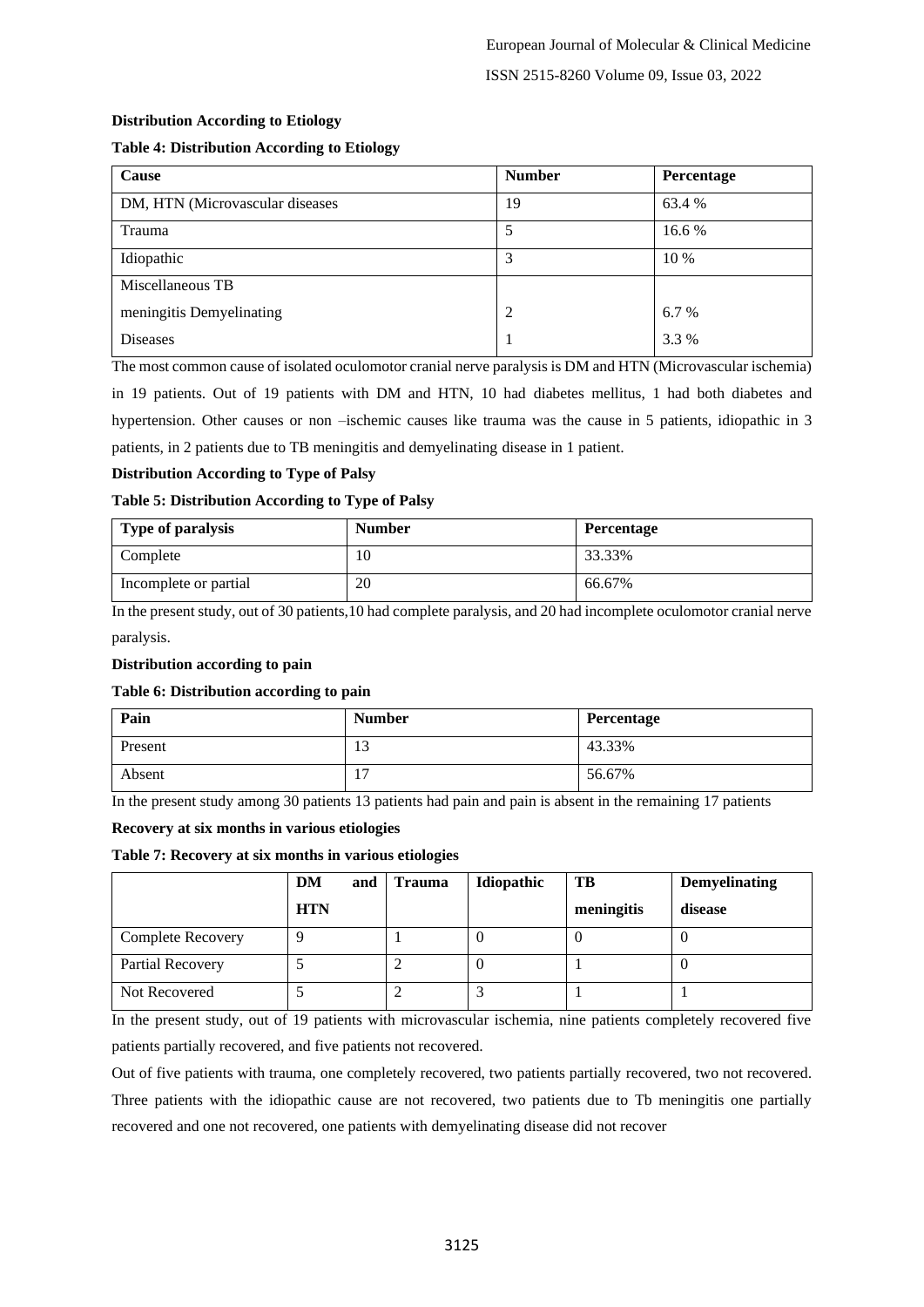#### **Comparison of recovery with the type of paralysis**

#### **Table 8: Comparison of recovery with the type of paralysis**

|                  | Recovered | Not recovered | <b>P-value</b> |
|------------------|-----------|---------------|----------------|
| Complete palsy   | $3(30\%)$ | $(70\%)$      | < 0.017        |
| Incomplete palsy | 15 (75%)  | 5 (25%)       |                |

Out of 20 patients with incomplete paralysis, 15 patients recovered and five not recovered, and out of 10 complete paralysis patients, three recovered and seven not recovered. Patients with incomplete paralysis recovered more compared to complete paralysis, and results are significant as the chi-square value is 5.9259, and P-value is  $< 0.017$ .

#### **Comparison of recovery in pupil sparing and pupil involving paralysis**

#### **Table 9: Comparison of recovery in pupil sparing and pupil involving paralysis**

|                 | Recovered   | Not recovered | P value  |
|-----------------|-------------|---------------|----------|
| Pupil sparing   | 14 (77.78%) | $4(22.22\%)$  | < 0.0149 |
| Pupil involving | 4 (33.33%)  | 8(66.67%)     |          |

Among 18 patients with pupil sparing palsy, 14 (77.78%) recovered, and 4 (22.22%) not recovered, out of 12 patients with pupil involving palsy 4 (33.33%) recovered and 8 (66.67%) not recovered. Patients with pupil sparing palsy recovered more compared to pupil involving paralysis, and it is significant as P-Valueue is < 0.0149. **Comparison of recovery in ischemic and non-ischemic patients**

#### **Table 10: Comparison of recovery in ischemic and non-ischemic patients**

|                | <b>Total</b> | Recovered    | Not recovered | Value  |
|----------------|--------------|--------------|---------------|--------|
| Ischemic       | 19           | 14(73.68%)   | $5(26.32\%)$  | < 0.04 |
| Non - ischemic |              | $4(36.36\%)$ | $7(63.64\%)$  |        |

In this study, among 19 ischemic patients with third cranial nerve paralysis, 14 patients with third cranial nerve paralysis recovered and five not recovered, and out of 11 non – ischemic patients i.e due to other causes, four recovered and seven not recovered. Ischemic patients recovered more compared to non- ischemic patients and results are significant as chi-square value is 4.0431 and p-value is <0.04

#### **Comparison of recovery in hypertensives and other patients**

#### **Table 11: Comparison of recovery in hypertensives and other patients**

|                | Recovered | Not recovered | P value |
|----------------|-----------|---------------|---------|
| Hypertensives  | $\circ$   |               | < 0.034 |
| Other patients | 10        |               |         |

In the present study, out of 9 hypertensives patients with third cranial nerve paralysis eight not recovered and one recovered, out of 21 patients, ten recovered and 11 not recovered. Among microvascular ischemia next to diabetes hypertension is the cause of third nerve paralysis hypertensives recovered more compared to non- hypertensives i.e third cranial nerve paralysis due to other causes and result is significant as chi-square value is 4.4709 Pvalue  $< 0.034$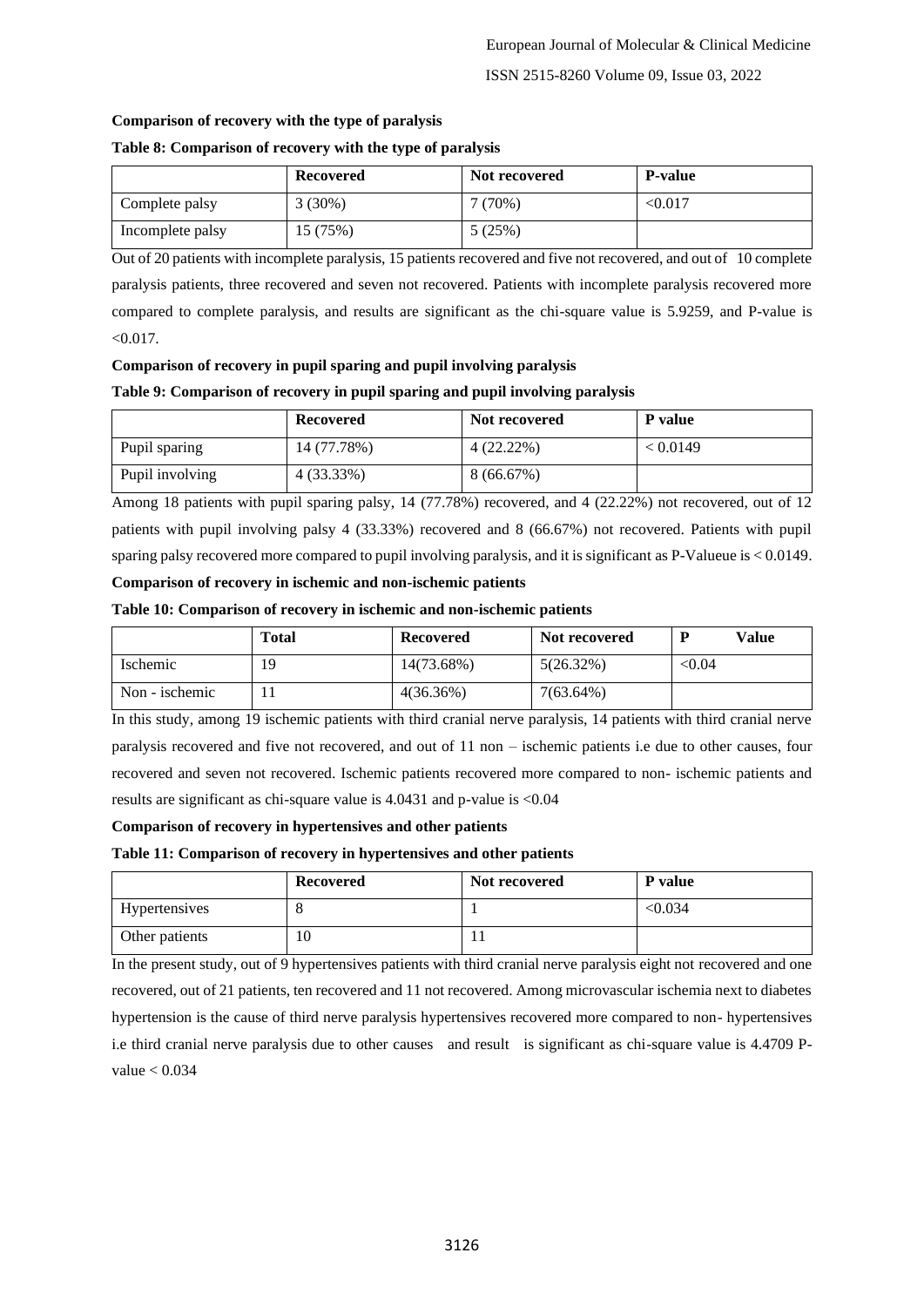#### **Comparison of Recovery in diabetic and other patients**

#### **Table 12: Comparison of Recovery in diabetic and other patients**

|                   | Recovered | Not recovered | p- value                    |
|-------------------|-----------|---------------|-----------------------------|
| Diabetic patients | 14        |               | $\stackrel{<}{_{\sim}}0.01$ |
| Other patients    |           |               |                             |

Among 18 diabetic patients with third cranial nerve paralysis, 14 patients with third cranial nerve paralysis recovered and four not recovered, out of 12 non – diabetic patients i.e third cranial paralysis due to other causes, four recovered and eight not recovered. Among microvascular ischemia, diabetes was the most common cause for oculomotor cranial nerve paralysis and has good chance of recovery so more diabetic patients recovered compared to non- diabetic patients and test is significant as chi- square value is 5.9259 P-value is <0.01

#### **Comparison of recovery in trauma and non- trauma patients**

#### **Table 13: Comparison of recovery in trauma and non- trauma patients**

|            | Recovered | Not – recovered | <b>P-value</b> |
|------------|-----------|-----------------|----------------|
| Trauma     |           |                 |                |
| Non-trauma | IJ        | $10^{-1}$       |                |

In present study among five trauma patients with third cranial nerve paralysis, three patients with third cranial nerve paralysis recovered and two not recovered compared to non –traumatic patients in which 15 recovered and ten not recovered and the test is statistically insignificant as chi-square is 0 and P-value is 1 as the two trauma patients are associated with multiple fractures and required longer periods of follow up

**Statistical analysis of factors influencing the recovery of third cranial nerve paralysis**

#### **Table 14: Statistical analysis of factors influencing the recovery of third cranial nerve paralysis**

| <b>Variables</b>     | Chi-square | <b>P</b> -value |
|----------------------|------------|-----------------|
| <b>Diabetes</b>      | 5.9259     | 0.01            |
| Hypertension         | 4.4709     | 0.034           |
| Pupil sparing        | 5.9259     | 0.0149          |
| Incomplete paralysis | 5.625      | 0.017           |

According to the present study DM, HTN, pupil sparing and incomplete paralysis are the significant factors influencing the recovery and it is statisticaly significant.

Among 30 patients, MRI/CT–scan was normal in 12 patients whereas MRI was abnormal in 8 patients; among 4 are trauma patients MRI finding in 2 patients was SDH.

In one patient MRI finding is hemorrhage in temporoparietal lobe and other patient is #left side medial wall maxillary sinus. Two patients of TB meningitis, MRI finding was T2 and Flair hypointensity with significant pachymenengial enhancement suggestive of tubercular pachymeningitis MRI finding in hypertensive patient is infarct in putamen.

#### **DISCUSSION**

Isolated third cranial nerve paralysis is the second most common ocular nerve paralysis next to abducens nerve palsy.

This study is to determine the various etiological patterns, also to analyze the common clinical patterns of acquired oculomotor cranial nerve paralysis and to asses the recovery.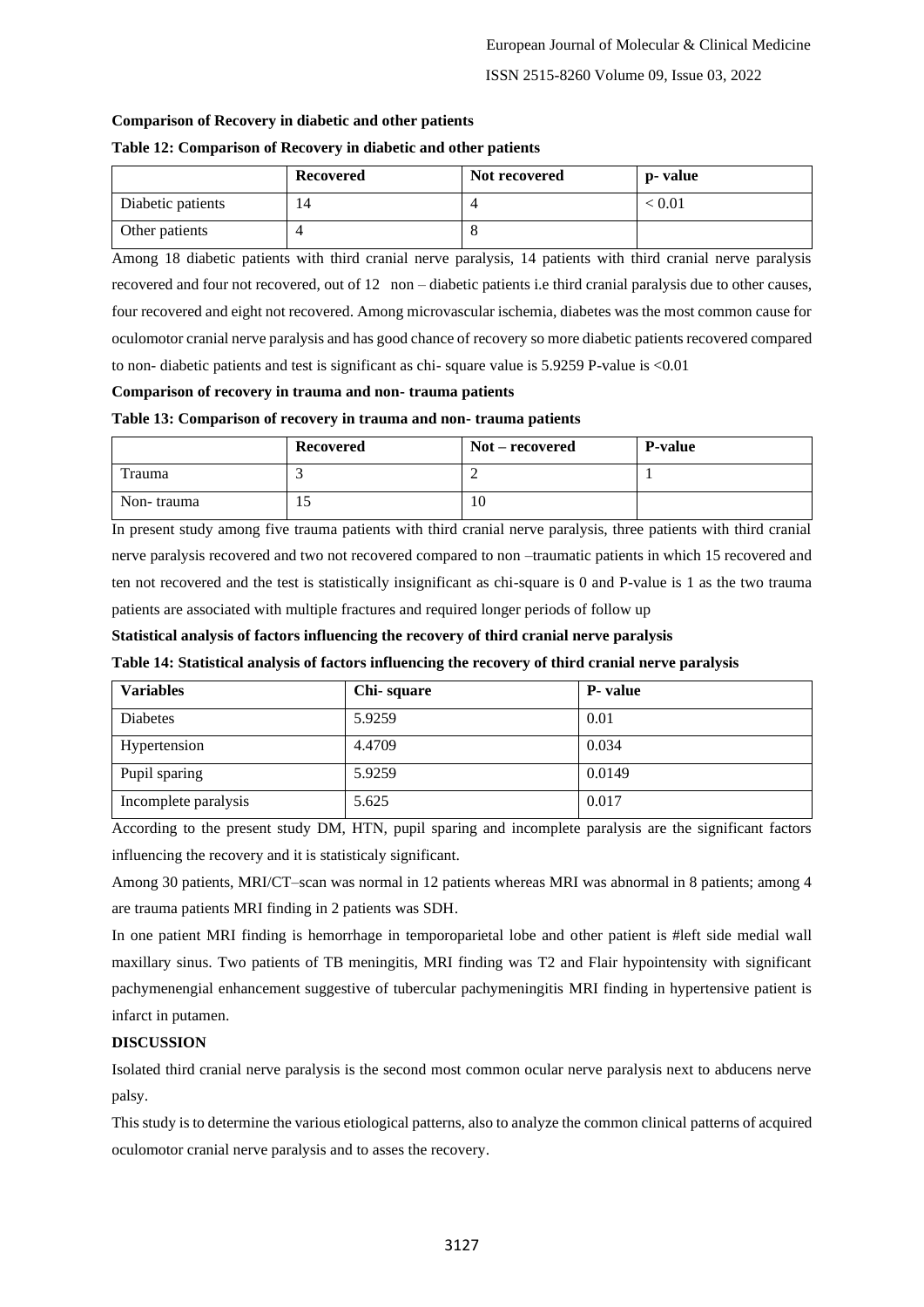#### **Comparison of age distribution in the study population**

In the present study maximum number of cases belongs to above fifth decade Which was comparable to Lolla Ramachandra Murthy and Renu Shukla Dubey study (51-70 years), Tadamichi. A et al study ( $>$  50 yrs).<sup>[7,8]</sup>

#### **Comparison of sex distribution in the study population:**

In the present study of 30 cases, 19 were females, and 11 were males who were comparable to Lolla Ramachandra Murthy & Renu Shukla Dubey out of 50 cases 32 were females, and 18 were males. Out of 63 cases, 26 were males, and 37 were females in Kiyoung Kim et al study.<sup>[7,9]</sup>

#### **Comparison of Laterality in the Study population:**

In the present study, right eye involvement was 43.33%, and left eye involvement was 56.67%,

Whereas in Green et al,<sup>[10]</sup> study right eye involvement was  $43.1\%$  and left eye was  $55.4\%$ , and bilateral is 1.5 %. In the present study, no bilateral involvement was seen.

Microvascular ischemia (63.33%) was the most common etiology in the present study which was comparable to Kiyoung Kim.et.al study (54.9%),[9] Lolla Ramachandra Murthy the present study was probably higher incidence of microvascular etiology in isolated carnial nerve paralysis.

Microvascular ischemia (63.33%) was the most common etiology in the present study which was comparable to Kiyoung Kim.et.al study (54.9%). [9]

Microvascular ischemia (63.33%) was the most common etiology in the present study which was comparable to Kiyoung Kim et al study (54.9%),<sup>[9]</sup> Lolla Ramachandra Murthy & Renu Shukla (48%).<sup>[7]</sup> the present study was probably we Higher incidence of have studied only isolated oculomotor cranial nerve paralysis.

#### **Comparison of Diabetes study etiology among microvascular ischemia in the present**

Diabetes (52.64%) was the most common cause among microvascular ischemia, which was comparable to Lolla Ramachandra Murthy &Renu Shulka Dubey study (46%).

Trauma (16.67%) is the second common cause next to microvascular ischemia which is comparable to Lolla Ramachandra Murthy &RenuShulka (14%), P.Muthu and P.Pritty 37 study (15%), Rush and Young series38 (16.2%).

#### **Comparison of Idiopathic etiology in the present study**

In the present study, idiopathic cause comprised of 10% which is comparable to Lolla Ramachandra Murthy & Renu Shukla Dubey (14%),<sup>[7]</sup> Rama et al study (10.5%).<sup>[11]</sup>

TB meningitis accounts for 6.67 % in the present study, which is comparable to Jean – Claude Mwanza, MD, et al  $(6.40\%)$ .<sup>[9]</sup>

#### **Comparison according to pupillary involvement in the present study**

In the present study, pupillary sparing was 60 %, and pupil involving was 40 % which is comparable to Lolla Ramachandra Murthy & Renu Shukla Dubey study pupil sparing was  $64\%$ , <sup>[7]</sup> and pupil involving was  $36\%$ , Chengo Fang, MD et al,  $^{[12]}$  study pupil sparing was 57%, and pupil involving was 43%.

#### **Comparison of type of paralysis in the present study**

In present study out of 30 patients 20 patients (66.67%) showed incomplete paralysis and ten patients (33.33%) were complete paralyzes which were comparable toMizushima .et.al6study majority were incomplete paralysis 19 (62.8%) and 9 (32.1%) were complete paralysis.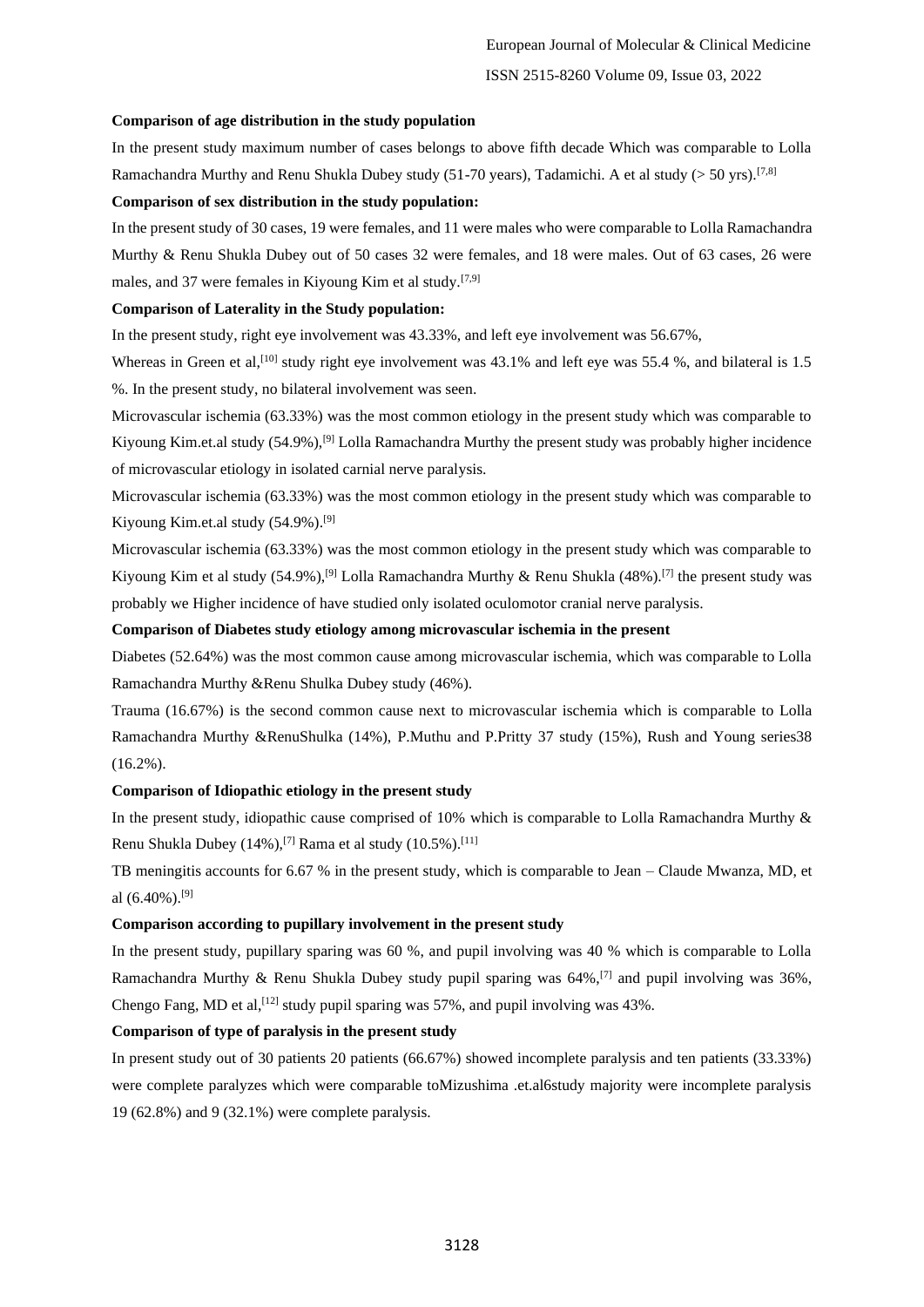#### **Comparison of recovery according to pupillary involvement**

In the present study, 70% of pupillary sparing palsy and 30 % of pupil involving paralysis recovered, patients with pupillary sparing paralysis recovered more compared to involving pupillary paralysis which is comparable to Lolla Ramachandra Murthy &Renu Shukla Dubey study,<sup>[7]</sup> where 64% of pupillary sparing paralysis recovered more compared to 36% of pupil involving paralysis.

#### **CONCLUSION**

Isolated oculomotor cranial nerve paralysis is the second most common ocular nerve paralysis next to sixth nerve palsy. The most common cause of isolated oculomotor cranial nerve paralysis is microvascular ischemia i.e., diabetes and hypertension, which can be easily diagnosed. Most common age group affected in this study is fifty – sixty years. Females are more commonly effected than male. LE was involved more compared to RE.

The most common cause of isolated oculomotor cranial nerve paralysis is diabetes and hypertension (microvascular ischemia) i.e in 19 patients third cranial nerve paralysis was due to DM and HTN which can be easily diagnosed.

Among microvascular ischemia, diabetes was the most common cause.

Most of the diabetic oculomotor cranial nerve paralysis showed complete recovery within six months. Trauma is the next common cause after microvascular ischemia of isolated oculomotor cranial nerve paralysis.

18 had pupil sparing oculomotor nerve paralysis and 12 had pupil involving paralysis among 30 patients. Patients with pupil sparing oculomotor cranial nerve paralysis recovered completely within six months

Longer follow-ups are required in patients with idiopathic causes. Microvascular ischemia i.e. diabetes and hypertension, incomplete paresis and pupil sparing paralysis has high chances of complete recovery.

#### **Acknowledgment**

The author is thankful to Department of Ophthalmology for providing all the facilities to carry out this work.

#### **REFERENCES**

- 1. Asbury AK, Aldredge H, Hershberg R, et al. Oculomotor palsy in diabetes mellitus: a clinical-pathological study. Brain 1970;93 555-566
- 2. Asbury AK, Fisher CM, Aldredge H, et al. Oculomotor palsy in diabetes mellitus, a clinicopathological study. Brain 1970; 555 – 566.
- 3. Shintani S, Tsuruoka S, Minato Y, et al. Radiologic clinical correlation. Isolated third nerve palsy caused by midbrain hemorrhage.AJN Am J Neuroradial 1994; 15: 1508 – 1511
- 4. Jung JS, et al.Risk factors and prognosis of the isolated ischemic third, fourth, or sixth cranial nerve palsies in the Korean population. J Neuroophthalmol. 2015 Mar; 35 (1)37-40
- 5. Kim JS,Kang JK ,Lee SA ,et.al.Isolated or predominant ocular motor nerve palsy as a manifestation of brain stem stroke. Stroke 1993;24:581-586
- 6. Mizushima H, Seki T.Midbrain hemorrhage presenting with oculomotor nerve palsy: case report.Surg Neurol 2002: 58:417-420
- 7. Lolla Ramachandra Murthy & Renu Shukla Dubey.A Clinical and Aetiological Study of Ocular Motor Nerve Palsy. Ophthalmol Allied sci. 2019: 45-49
- 8. Akagi Tadamichi,et.al .Cause and prognosis of neurologically isolated third, fourth, or sixth cranial nerve dysfunction in cases of oculomotor palsy.Japanese Journal of Ophthalmology 2008: 52:32-35